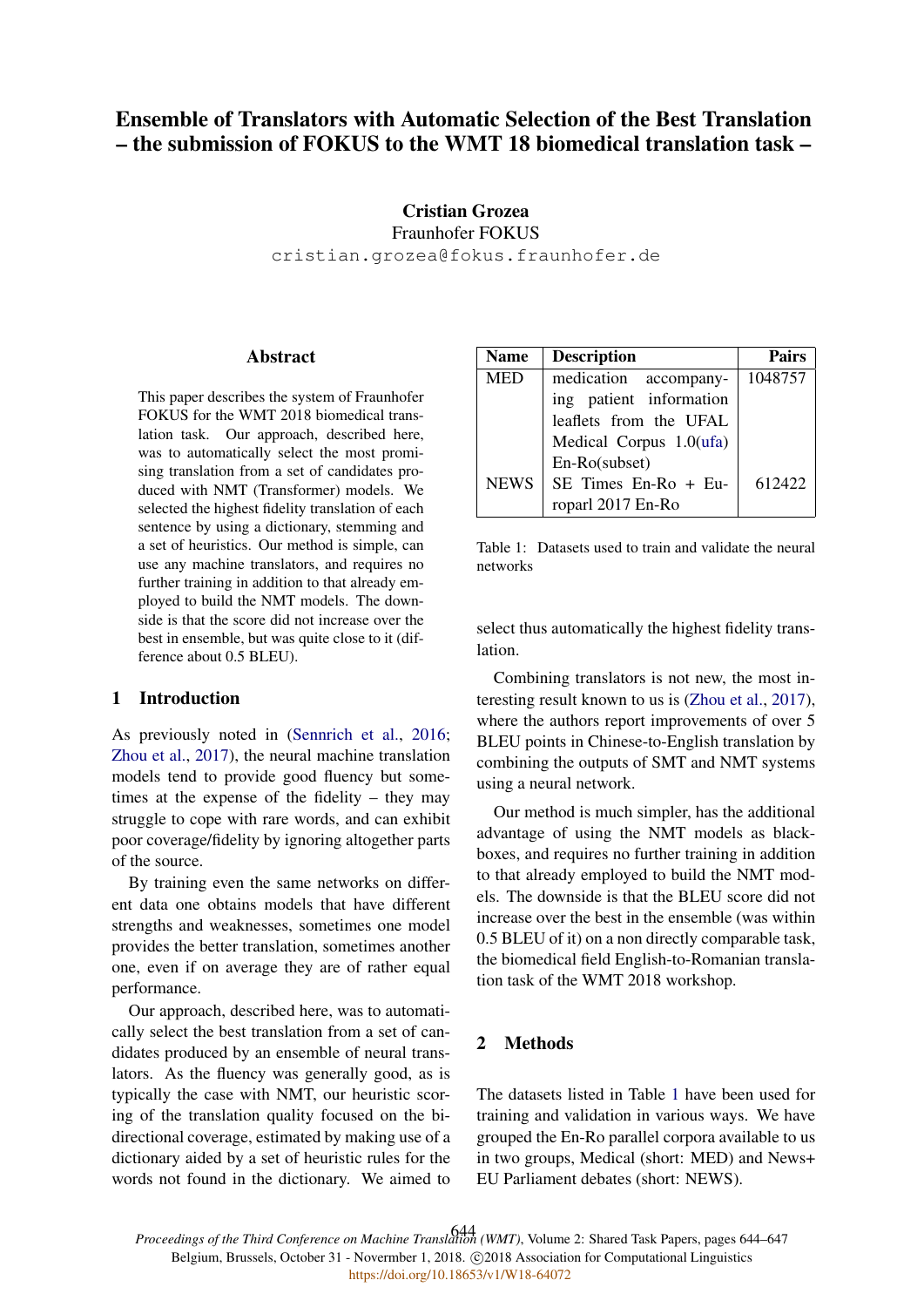| Letter                                | <b>MED</b> | <b>NEWS</b> |
|---------------------------------------|------------|-------------|
| Incorrect $\frac{1}{2}$ (unicode 351) | 273258     | 289092      |
| Incorrect t (unicode 355)             | 474633     | 323086      |
| Correct s (unicode 537)               | 28434      | 101095      |
| Correct t (unicode 539)               | 48896      | 109172      |

Table 2: Diacritics usage in the datasets used here – number of lines containing a certain letter

## 2.1 Considerations specific to the Romanian language concerning the character codes used for diacritics

The Romanian language uses 5 letters with diacritics: ă, â, î, ș, ț. Before a 2003 decision of the Romanian Academy, other characters were in wide use instead of  $s$  (unicode 537) and  $t$  (unicode 539): cedilla-based  $\frac{1}{2}$  (unicode 351) and t (unicode 355). The history of decades of broken support in various operating systems and character sets is related at http://kitblog.com/2008/10/ romanian\_diacritic\_marks.html. The diacritics in Romanian are fairly redundant, automatic restoration is possible, with less than  $1\%$  errors (Grozea, 2012). The changes over the years, starting with using no diacritics at all in the 1980s and early 1990s, then using cedilla based ones, then comma based ones led to heterogeneous corpora used in NLP: some texts have no diacritics at all, some have the wrong diacritics, some have a mixture of wrong and correct diacritics. This affects multiple NLP tasks, including translation. Learning from examples to translate into Romanian is more difficult than it should be when the examples sampled from various corpora alternate randomly the diacritics they use. The diacritics usage statistics for the datasets used here is given in Table 2.

#### 2.2 NMT models

We have used for our experiments the tensor2tensor (T2T) implementation of the Transformer network (Vaswani et al., 2018). Several training runs have been performed, described in Table 3. The training has been interrupted manually when the loss on the validation set started to increase (early stop), as judged by the experimenter monitoring the evolution of the loss on tensorboard. As such, small fluctuations of the loss do not lead to a too early stop.

The external BPE preprocessing was performed using scripts from the SMT system Moses (Koehn

## et al., 2007).

## 2.3 Ensemble Aggregation by Translation Selection

Each model has been used to translate all source sentences from English to Romanian. The aggregation of those outputs has been performed by selecting automatically the translation having the highest quality.

In order to assess the quality of the sentence translations we have computed the percentage of words in the source that have a correspondent in the translation (coverage) and the percentage of the words in the translation that have a correspondent in the source. The minimum of those two numbers between 0 and 1 is taken as the quality of the translation. Once a correspondent is found, it it removed from the next searches (in a greedy fashion, as opposed to the alternative of maximizing the matching with dynamic programming). A word matching is evaluated to 1, when the pair is found in the dictionary, after stemming and the normalization described below, that is applied to the dictionary as well. A pair of words that become identical after stemming and normalization lead to a matching of value 0.3. If the words normalized after stemming are not identical, not too short (they are at least 4 characters) and one of them is a prefix of the other, then the matching is evaluated to 0.2. When computing the coverage mentioned above, the sum of the word pair matching quality is divided by the total number of words.

The preprocessing steps for text normalization, applied both to the sentence pair (source and translation) and on the dictionary are:

- Diacritics removal;
- Replacing of *ph* with *f*, of *y* with *i* and of *ff* with *f*.

The aim of the diacritics removal was to cope with the heterogeneous codes for the letters with diacritics and to cover also for the texts without diacritics. The aim of the substitution of the groups of letters was to increase the chance to recognize proper translation of medical terms originating in Latin or Greek, by bringing them closer to a common phonetic notation.

## 3 Results

The results are shown in Table 4. The BLEU scores have been computed after replacing the let-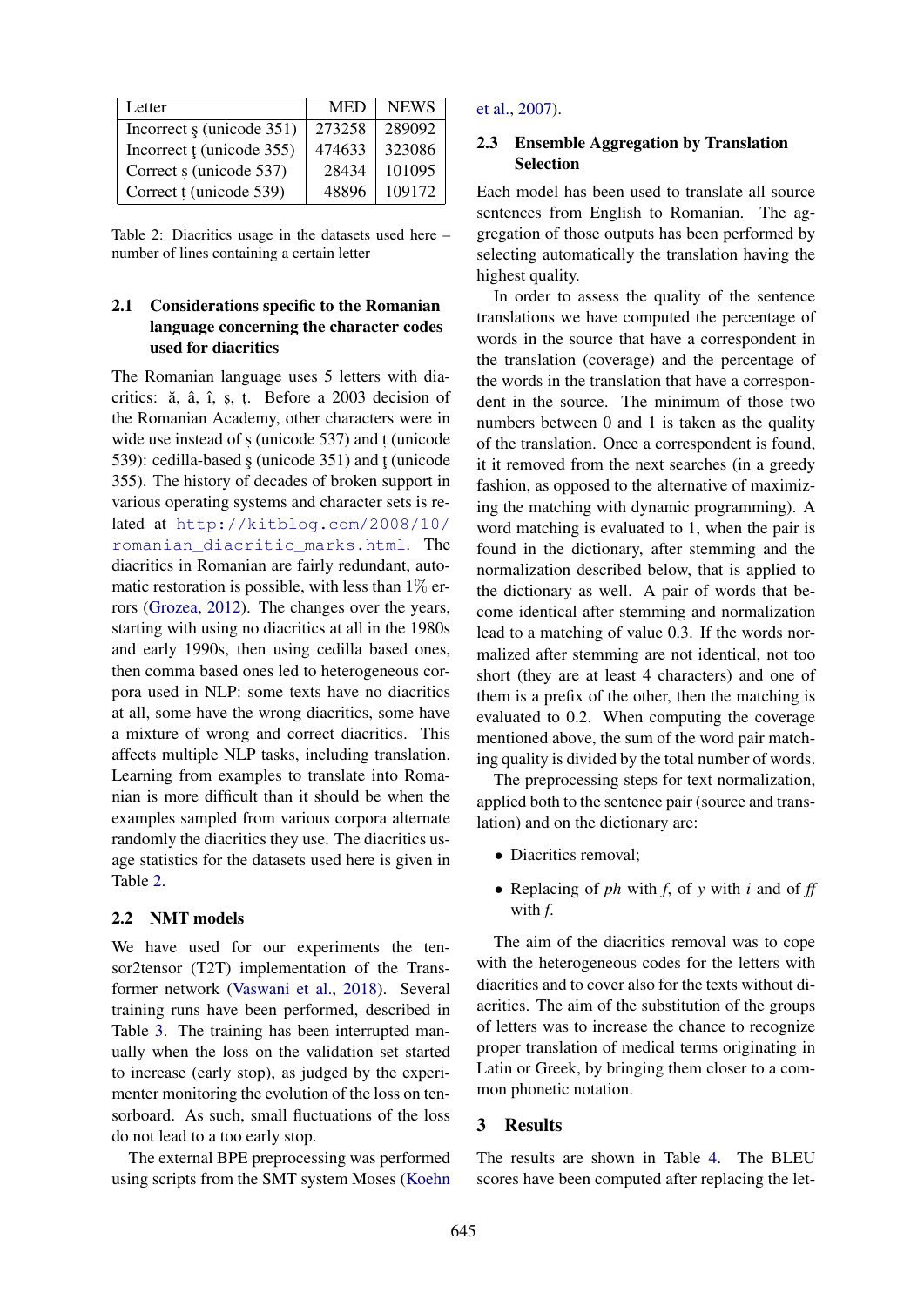| ID | Epochs | <b>Subwords</b>    | Train        | Validation  | Description                                |
|----|--------|--------------------|--------------|-------------|--------------------------------------------|
| 1  | 45000  | 32768 external BPE | Med          | <b>News</b> | when<br>early stop,                        |
|    |        |                    |              |             | validation<br>error<br>started to increase |
| 2  | 28000  | 32768 external BPE | $Med + News$ | Med         | Train on NEWS as                           |
|    |        |                    |              |             | well for better flu-                       |
|    |        |                    |              |             | ency                                       |
| 3  | 35000  | 32768 external BPE | $Med + News$ | Med         | 2 trained further                          |
| 4  | 28000  | 16384 T2T subwords | Med          | <b>News</b> | repaired diacritics                        |
| 5  | 37000  | 16384 T2T subwords | Med          | <b>News</b> | 4 trained further                          |
| 6  | 48000  | 32768 T2T subwords | Med          | <b>News</b> | like 5, but with                           |
|    |        |                    |              |             | subwords<br>larger                         |
|    |        |                    |              |             | dictionary                                 |

Table 3: Transformer models trained. Models 1-3 used an external Byte Pair Encoding, whereas models 4-6 used the subwords in the tensor2tensor framework to achieve the capability of translating previously unseen words.

| ID              | <b>BLEU</b> | <b>BLEU</b> | Moses |
|-----------------|-------------|-------------|-------|
|                 | un-         | cased       |       |
|                 | cased       |             |       |
| 1               | 20.84       | 20.54       | 20.38 |
| $\overline{2}$  | 14.83       | 14.56       | 14.38 |
| 3               | 14.10       | 13.82       | 13.63 |
| 4               | 22.48       | 22.16       | 21.99 |
| 5               | 21.45       | 21.10       | 20.90 |
| 6               | 22.12       | 21.88       | 21.75 |
| <b>Ensemble</b> | 22.05       | 21.73       | 21.54 |

Table 4: BLEU scores evaluated using t2t-bleu from tensor2tensor and multi-bleu-detok from Moses

ters with cedilla-based diacritics both in the translation and in the reference translation with their correct comma-based version.

We have submitted two translations, the one produced by the model with ID=1 in Table 3 (cased BLEU=20.54) and the one produced by the entire ensemble (cased BLEU=21.73).

The run with ID=4 performed best with respect to the BLEU score. The output of the ensemble performed slightly worse than it (by about 0.5 BLEU points), but otherwise being almost equal to the second-best, ID=6.

#### 4 Discussion and Conclusion

We chose to train on the MED corpora and test on NEWS based on the intuition that one can learn from medical texts how to generally translate arbitrary texts, up to the point where excessive specialization on the medical field is detrimental to the performance on the texts in other fields.

There are multiple ways to improve upon this work. The quality of the heuristic depends on the quality of the dictionary, so a straight-forward way would be to use a larger dictionary. The dictionary we have used had approx. 39000 word pairs, but only approx. 17000 Romanian words and approx. 20000 English words; there are multiple pairs for the same source word, when multiple translations exist. For comparison, the Explanatory Dictionary of the Romanian Language (DEX) contains 65000 word definitions.

Another way to improve would be replacing the manually engineered heuristic for evaluating the quality of the translations with one evaluation function learned with machine learning from sentence-aligned parallel corpora. The pair in the training set could then have the label 1 attached to it (with the meaning "correct translation"), whereas variations obtained by eliminating, inserting or changing in a random fashion words from the translation have the label 0 ("incorrect translation") in the training set.

One reviewer suggested the models could have been combined in the decoder, by combining the word probabilities predictions – we did not try this yet. Each of the 6 members of the ensemble had its own decoder. The advantage in regarding the individual translators as atomic black boxes is that any type of translators can be used, including statistical and human translators. The obvious disadvantage is that in the ideal case the selected translation is the best among the translations to select from, but cannot outperform it; here, it selected reliably one of the best translations.